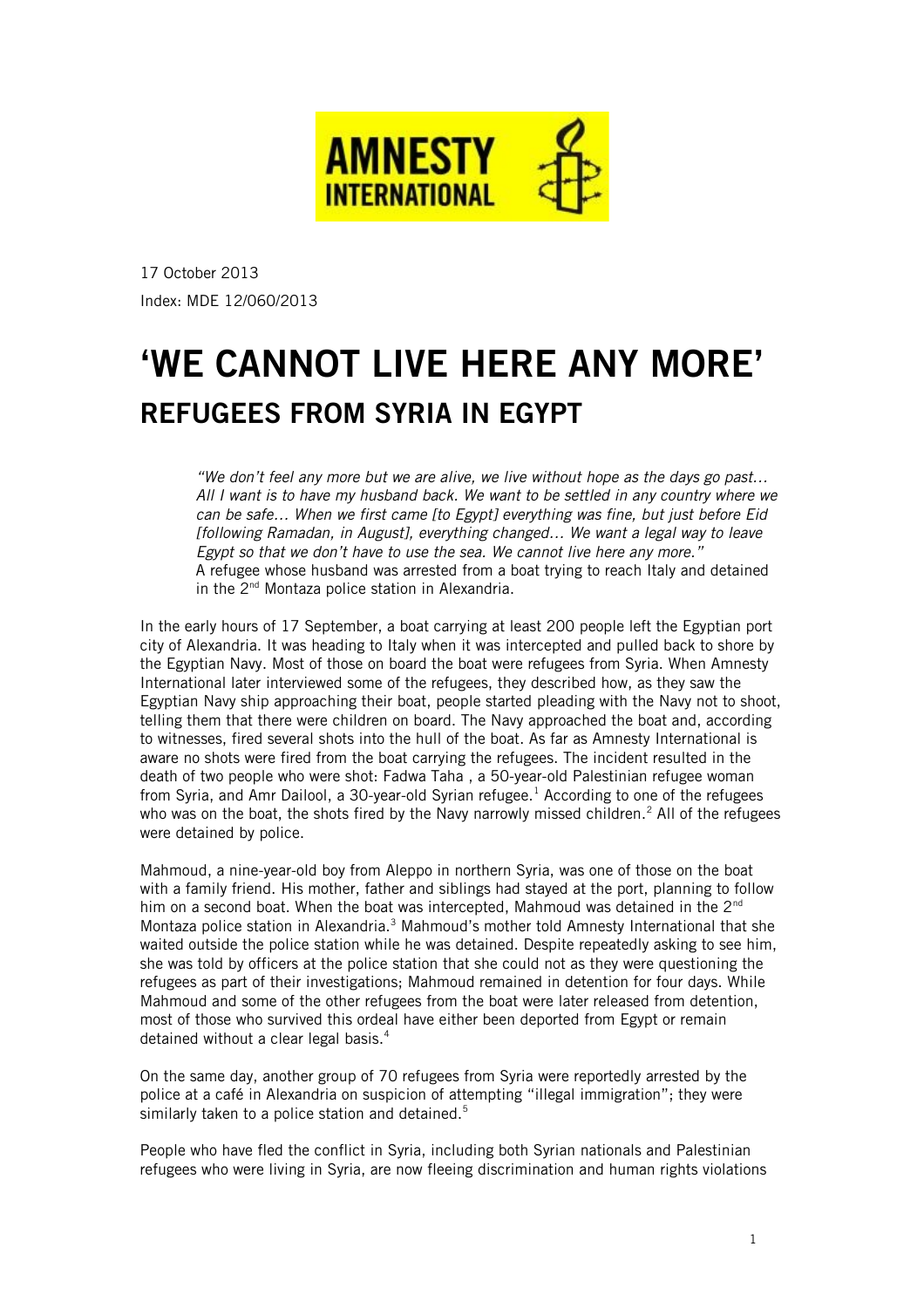in Egypt. In recent months they have been subjected to verbal attacks and threats in the media and by public figures, arbitrary arrests, unlawful detention and – in some cases – *refoulement*<sup>[6](#page-10-5)</sup> to Syria. Their situation in Egypt has become so desperate that they are taking the huge risk involved in a sea crossing to Europe.

The dangerous journey, which has been used for years by Egyptians and others, is run by smugglers. Hundreds die attempting to cross the Mediterranean every year. 2011 was one of the deadliest years, with at least 1,500 people loosing their lives while trying to reach Europe from North Africa.<sup>[7](#page-10-6)</sup> On 3 October 2013, a boat from Libya carrying hundreds of people trying to reach Europe, sank off the coast of the Italian island of Lampedusa, leaving at least 319 dead.<sup>[8](#page-10-7)</sup>

The journey from Egypt's north coast to Italy – where the boats carrying refugees from Syria are heading – is significantly longer. On 11 October, a boat carrying refugees from Syria and heading to Italy sank off the coast of Alexandria; at least 12 people died and 116 were rescued.<sup>[9](#page-10-8)</sup> According to one report, at least five of those who died were children under the age of [10](#page-10-9), including three young sisters.<sup>10</sup> Those who were rescued have been detained in Dekhela and Karmooz police stations in Alexandria.<sup>[11](#page-10-10)</sup>

Between January and September 2013, an estimated 6,000 refugees from Syria have managed to reach Italy by sea from Egypt, according to the Office of the United Nations High Commissioner for Refugees (UNHCR), the UN refugee agency. UNCHR has documented a particularly sharp increase in the last few months, with over 3,000 new refugees from Syria arriving by boat in Italy from Egypt since August.<sup>[12](#page-10-11)</sup>

Amnesty International has been monitoring the situation for refugees from Syria since early 2013. Since July, the organization has interviewed dozens of refugees from Syria including Syrian and Palestinian refugees. During a visit to Egypt between 7 and 11 October, Amnesty International met with refugees in Cairo and Alexandria, activists and lawyers working with refugees from Syria, the UNHCR office in Cairo, and civil society organizations. It also visited the  $2<sup>nd</sup>$  Montaza police station, one of the locations where refugees are detained.

This report focuses on the arrest, detention and deportation of refugees from Syria in Egypt, particularly following recent incidents in which boats leaving for Europe have been intercepted by the Egyptian authorities off the Egyptian Mediterranean coast. Amnesty International is calling on the Egyptian authorities to immediately halt the unlawful detention and deportation of refugees from Syria who have sought safety on their territory and fulfill their obligations under international law to protect them. Amnesty International is also urgently calling on the international community to resettle refugees, including those unlawfully detained in Egypt after attempting to reach Europe and those who have been forcibly separated from their families due to forced deportations.

### MEDIA ATTACKS AND XENOPH|OBIA

"In the name of the Egyptian people, I tell all Syrians living in Egypt, a 48-hour ultimatum, the Egyptian people have all the addresses where you live, those who rent flats and those who live in New Damietta City… and those who live in Sadat City, those who live in 6 October City. All the addresses, the Egyptian people have them and give you a 48-hour ultimatum. If you sit with the Muslim Brotherhood after 48 hours, the people will come out to destroy your houses. Your addresses are all there. The people will come out to destroy your houses."

Tawfiq Okasha, a famous and influential Egyptian talk show host for the Al Faraeen television channel, on 15 July 20[13](#page-10-12).<sup>13</sup>

Prior to the mass protests that preceded the removal of deposed President Mohamed Morsi, Egypt had an open-door policy for refugees from Syria. Refugees told Amnesty International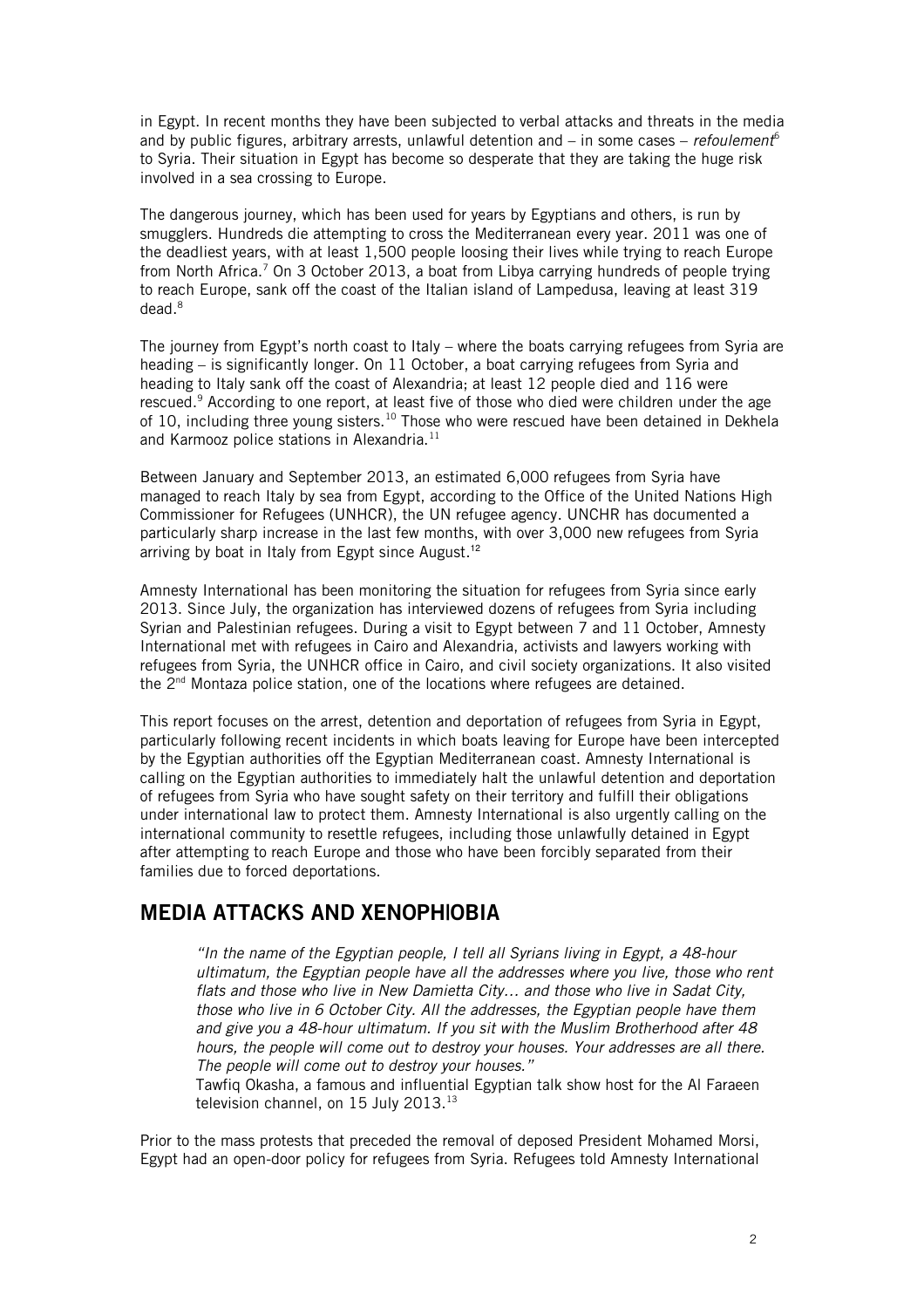that they felt safe and protected. They received assistance from various charitable associations, including help with accommodation and subsistence.

However, in July and August, following Morsi's removal, some public figures and parts of the mainstream media started accusing Syrians of being supporters of the Muslim Brotherhood and taking part in pro-Morsi demonstrations.<sup>[14](#page-10-13)</sup> On 10 July, a popular TV show host on the ONTV channel, Youssef El Husseini, threatened Syrians who supported the Muslim Brotherhood. He said, "If you interfere in Egyptian affairs, you will take 30 shoes [be beaten up] in the middle of the street." $15$ 

"My kids can't play outside anymore. They are cursed by the other kids, told really bad words... There were 1,700 [refugees] living in the area, but now there are no more than 500."

Syrian refugee in a neighborhood of 6 October City, outside Cairo, interviewed by Amnesty International on 8 October 2013.

In particular, some media outlets accused Syrians of participating in the Rabaa El Adawiya and Al-Nahda sit-ins (the largest pro-Morsi sit-ins that started in June and were broken up on 14 August), of carrying weapons, and of attacking civilians and security officials.<sup>[16](#page-10-15)</sup> The media has also linked Palestinians with the Muslim Brotherhood, as well as to unrest in North Sinai due to alleged links between militant groups in the Sinai Peninsula and Hamas in the Gaza Strip.<sup>[17](#page-10-16)</sup>

Most of the refugees to whom Amnesty International spoke said that after the change of power in Egypt in July and the media attacks against Syrians and Palestinians, conditions turned for the worse.

"Ask any Syrian, they will tell you they wish to find a safe place. We used to think this was a safe place. About a month ago, there was a lot of aggressive harassment and they were telling people to go home." Syrian refugee interviewed by Amnesty International on 11 October.

### STOPPING REFUGEES FROM ENTERING EGYPT

On 8 July, the new Egyptian government imposed restrictions on Syrian nationals entering Egypt, announcing these were temporary emergency measures.<sup>[18](#page-10-17)</sup> While Syrians did not need visas prior to this date, the new rules require them to obtain an Egyptian entry visa prior to arrival as well as security clearance. These new requirements have effectively meant that Syrians are no longer able to escape to Egypt and, according to UNHCR, arrivals from Syria have nearly stopped.<sup>[19](#page-10-18)</sup>

In the weeks following the introduction of the new requirements, planes carrying people from Syria were sent back from Cairo airport to their points of origin, without anyone being allowed to disembark. These included returns to Damascus and Latakia in Syria,<sup>[20](#page-10-19)</sup> as well as other countries. UNHCR reported on 26 July that 476 Syrians had been deported or denied entry since these measures were imposed.<sup>[21](#page-10-20)</sup>

# ARRESTS INSIDE EGYPT

In late July, UNHCR expressed concern at the arbitrary detention of Syrians, including children, by security forces including the army.<sup>[22](#page-10-21)</sup> Dozens were stopped at military and police checkpoints across the country including in Cairo, Alexandria, Ismailia, Suez and Arish. They were either arrested for breaking the curfew or for not having a valid residence permit. Others were reportedly pulled off public transport by police and the military and detained. $23$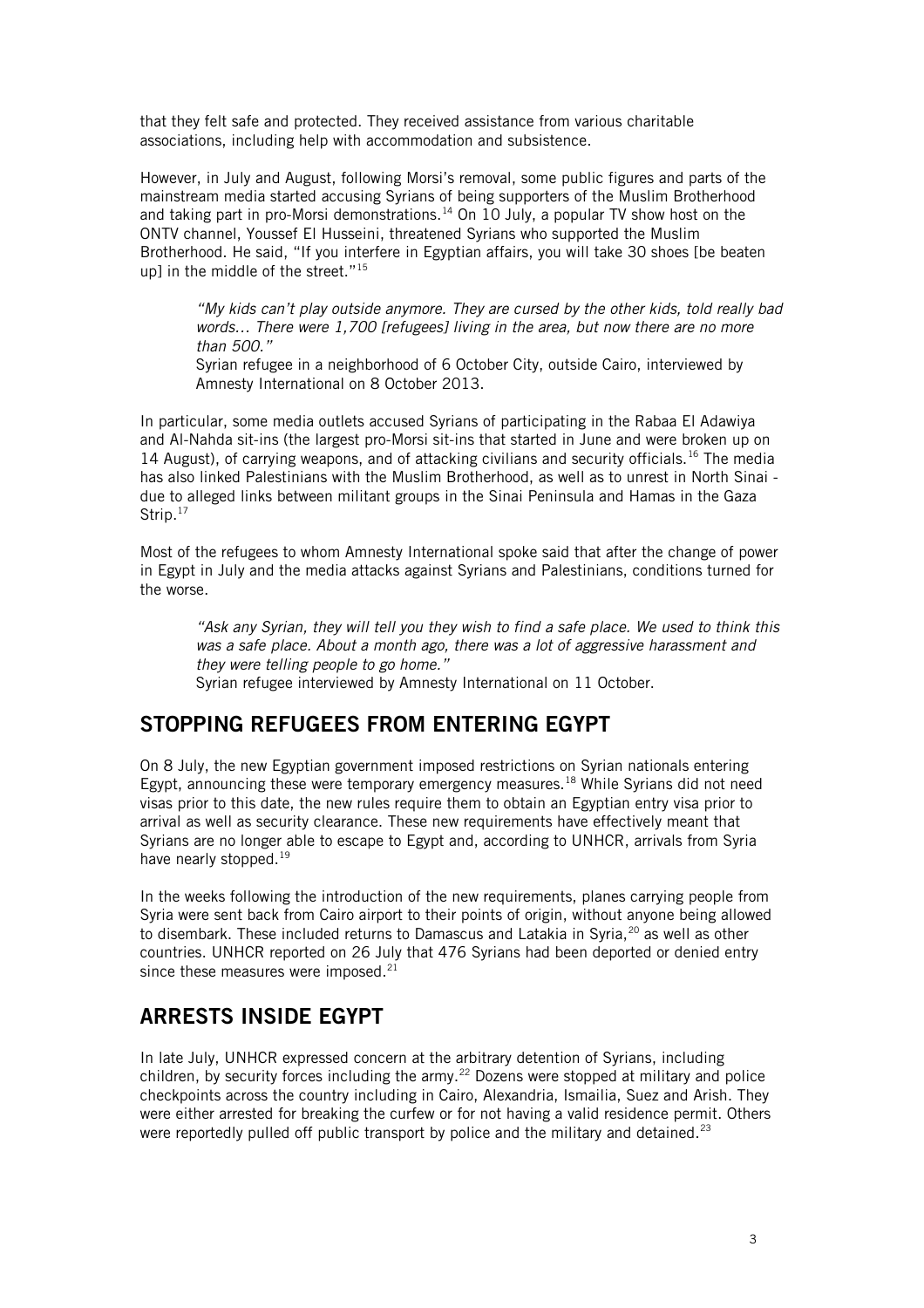The military were also preventing Syrians and Palestinians coming from outside Cairo reaching the city, apparently because the government was concerned that they might have joined the pro-Morsi sit-ins.<sup>[24](#page-10-23)</sup> Those stopped at military checkpoints were either turned back or arrested. Lawyers working with refugees told Amnesty International that many of the arrests were arbitrary, with no valid reason given.

It is difficult to track all of the arrests of refugees from Syria during July and August, but some numbers have been made public by activists and the UN. According to information available to Amnesty International, by 19 July 2013 there were at least seven children held in detention centres in Cairo, most of whom were deported, including one child aged 15 who was registered with UNHCR and children whose families remained in Egypt. UNHCR has said that 85 Syrians were arbitrarily detained as of 26 July but never formally charged; $^{25}$  $^{25}$  $^{25}$  on 14 and 15 August, more refugees from Syria were arrested across the country, including in Cairo, Alexandria, Arish and Ismailia and detained in similar circumstances.

According to UNHCR, the total number of arbitrary arrests and detentions during July and August was approximately 150; around 40 people remained in detention as of early October. UNHCR and activists working with refugees reported that many of those arrested at the time were deported to third countries in the region. UNHCR and its lawyers were not given access to refugees at this time, including those registered with them.

Such arrests appear to have now ended. However, since August, hundreds of refugees from Syria have been arrested and detained as they attempted to leave Egypt by boat.

### INTERCEPTIONS AT SEA AND THEIR AFTERMATH

### Trying to leave the county

Soon after attacks and threats against Syrians and Palestinians started in the media, many refugees started taking boats from Alexandria to Italy.<sup>[26](#page-10-25)</sup> Refugees who attempted the journey to Italy, or who have family members who did, told Amnesty International that they paid between US\$2,500 and \$3,500 per person to smugglers.

Several refugees from Syria told Amnesty International that they felt compelled to leave Egypt due to the media attacks, arbitrary arrests and worsening public attitude towards them. In reality, Syrian refugees have few options due to the limited number of countries they can enter without having to apply for a visa in advance.

Refugees face further difficulties in leaving the country if their passports have expired. The Syrian consulate reportedly charges 1,600 Egyptian pounds (US\$230) per passport renewal, a steep sum for most refugee families who may have to renew multiple passports. Amnesty International spoke to a family where some members of the family had passports that were still valid but others' passports had expired. Rashid, a Syrian refugee, told Amnesty International that it would be a risk to ask the Syrian consulate to renew their passports, as they might not return them.<sup>[27](#page-10-26)</sup>

Another Syrian refugee, Zayd, told Amnesty International that he has an eight-month old son who was born in Egypt and does not have a passport. Zayd wants to leave Egypt but is unable to do so because his son does not have a travel document. He told Amnesty International that his passport was expiring in one month and he would then have more difficulties with documents.<sup>[28](#page-10-27)</sup>

### Interceptions

At the beginning of August, activists and refugee organizations became aware that the Egyptian navy had started intercepting some of these boats on suspicion they were attempting "illegal migration". At the time of writing, 13 such interceptions are known to have taken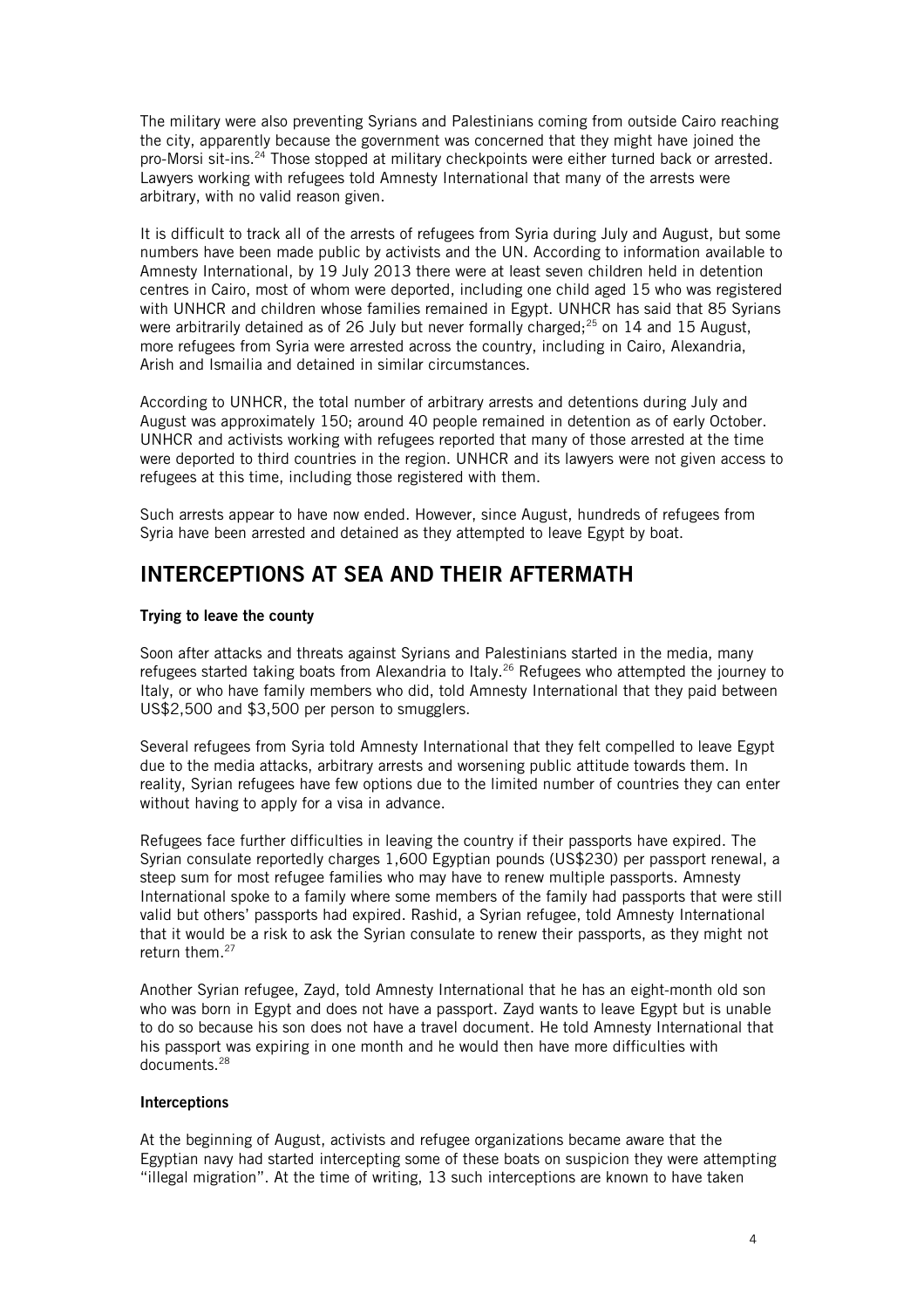place.[29](#page-10-28) In all these cases, refugees were reportedly arrested and taken to police stations. According to the latest figures from UNHCR, 946 people have been arrested by the Egyptian authorities while attempting the crossing, 76 were released, 146 deported (of whom at least 46 were children) and 724 – women, children and men – remain in detention.<sup>[30](#page-10-29)</sup>

The vast majority of those arrested were accused of attempting "illegal immigration" and had their cases taken to the public prosecution, where a prosecutor ordered their release.<sup>[31](#page-10-30)</sup> Despite this, in nearly all cases they were not released, under orders of Egypt's National Security agency.<sup>[32](#page-10-31)</sup> Lawyers trying to assist the refugees told Amnesty International that no reasons were given for their continued detention and there was no clear legal basis for it. Those in detention included refugees with Egyptian residence permits or UNHCR cards.

#### Prolonged detention or deportation

Activists and detained refugees<sup>[33](#page-10-32)</sup> told Amnesty International that those detained were given a choice by the Egyptian police of being deported to a country they could enter or remaining in detention indefinitely; with the exception of a few who were released, the vast majority appear to have been forced into this choice. While Syrians are able to enter Turkey, Lebanon and, in a few cases, Jordan, Palestinians can only go to Lebanon, where they are given a 48-hour visa or go back to Syria.

Several detained refugees told Amnesty International they were threatened by the police that, if they did not sign papers accepting deportation, they would be transferred to Al-Khalifa prison in Cairo where they would be held with criminals in much worse conditions.<sup>[34](#page-10-33)</sup>

Lawyers told Amnesty International that they are being prevented from representing refugees detained in the police stations. According to the Egyptian Center for Economic and Social Rights, the Egyptian authorities refused to provide information on those among them who were deported. UNHCR has very limited access to refugees, even those registered with the agency, except through some lawyers working with them.<sup>[35](#page-10-34)</sup>

While refugees are being offered the choice between deportation and prolonged and unlawful detention, they have also been told they have to pay for their own airline tickets to leave Egypt. Those who cannot afford to do so face indefinite detention in poor conditions.

Amnesty International has information about cases of unaccompanied children being deported while their families remain in Egypt. In one case that Amnesty International has documented, two brothers aged 15 and 16, both with residency in Egypt, boarded a boat to Europe on 27 September 2013, without their parents' knowledge. They were arrested and held at a police station in the Mediterranean city of Rasheed (Rosetta). When their father visited the police station, he was repeatedly told by National Security and the head of the station that the boys would be returned to Syria. On 10 October, the boys were taken to Borg El Arab airport, near Alexandria, and deported to Lebanon, where they had never been and do not have any relatives. Their parents went to the airport but were not allowed to see the boys or give them spare clothes before they were deported.

There are also cases of refugee families being forcibly separated in different countries. A Syrian man who was detained in the  $2^{nd}$  Montaza police station in Alexandria with two of his children after they attempted to leave Egypt by boat told Amnesty International that he was forced to accept deportation to Turkey with his children because the detention was taking a psychological toll on his children; his wife and other children, who had not been arrested, remain in Egypt.

While exact figures are not known, Amnesty International has information that the Egyptian authorities deported hundreds of those who were detained in police stations to Lebanon,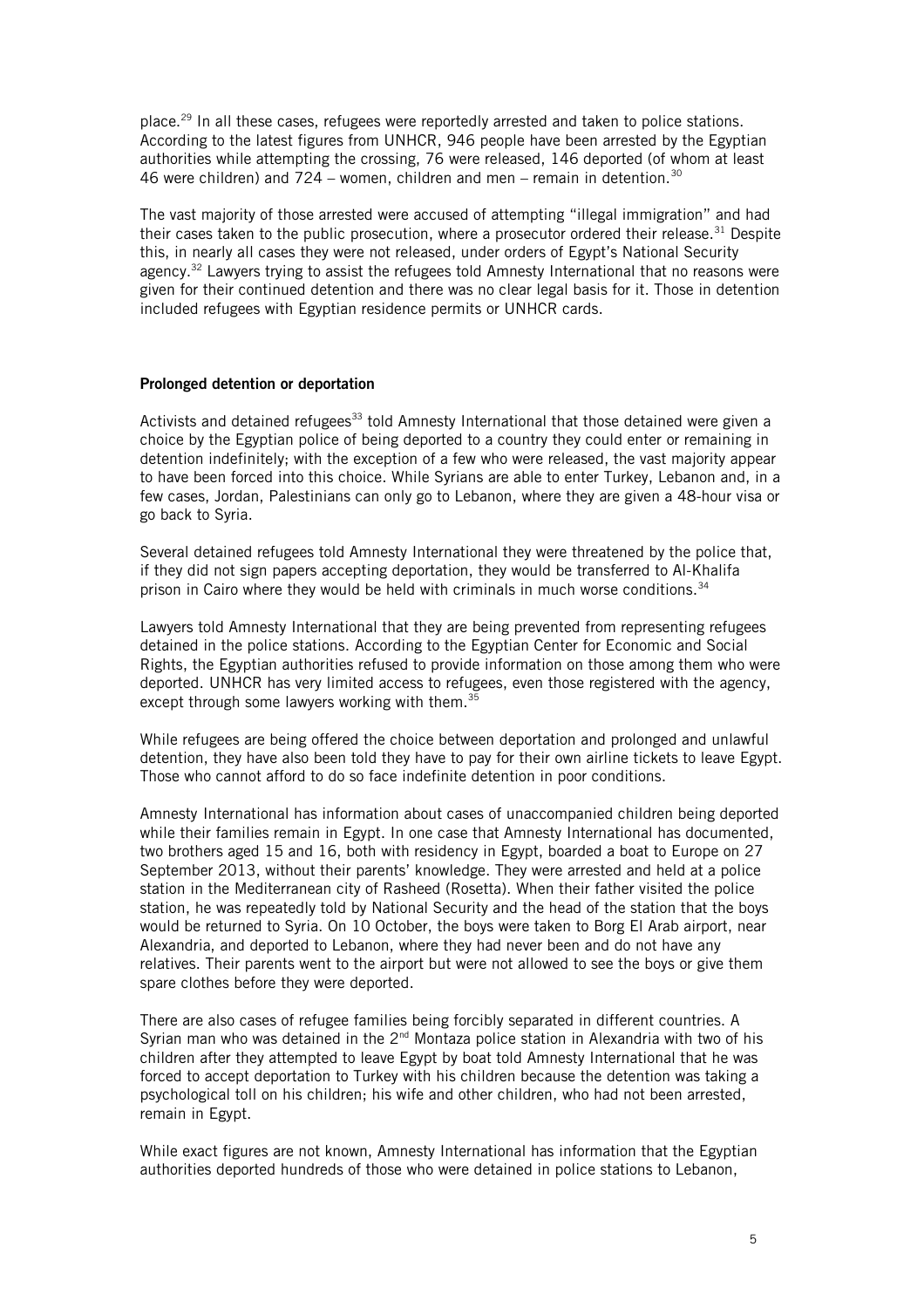Turkey, and in a few cases Jordan – countries that host the largest refugee populations from Syria. In addition, there are two reported instances of collective deportation to Damascus.<sup>[36](#page-10-35)</sup>

The first of these deportations to Damascus took place on 26 August and included 35 refugees; they had been detained in Gomrok police station in Alexandria.<sup>[37](#page-10-36)</sup> The Egyptian authorities reportedly gave their passports to the plane's pilot, who in turn turned them over to the Syrian authorities. The group was reportedly interrogated.

On 4 October a second group made up of 36 people was reportedly deported to Damascus; they had been held in a police station in Rasheed (Rosetta).<sup>[38](#page-11-0)</sup> Nearly all of them are believed to be Palestinian refugees who were resident in Syria and had mostly fled to Egypt in the last year.

According to refugees who were in contact with some of those sent to Damascus, returned refugees were detained on arrival and held at the Palestine Branch of Syrian Military Intelligence.[39](#page-11-1) Individuals deported told refugees still in Egypt that some were released after several days but there is no information about what happened to them in detention, any conditions that may have been attached to their release, or whether some remain in detention. <sup>[40](#page-11-2)</sup> People detained by Syrian Military Intelligence, including at the Palestine Branch, as well by other intelligence and security agencies, are at high risk of torture and other ill-treatment. Hundreds of actual and suspected opponents of the government of Bashar al-Assad are believed to have died as a result of torture and other ill-treatment in custody since March 2011.[41](#page-11-3)

The Egyptian authorities' deportation of refugees to other countries in the region is a blatant disregard for the country's obligation to provide protection to refugees. These actions run counter to the principle of responsibility sharing that lies at the heart of the international refugee protection regime. Lebanon, Jordan and Turkey all host larger refugee populations from Syria. To put this in perspective, Egypt, a country of more than 85 million people hosts 300,000 refugees from Syria according to government estimates, while Lebanon, whose population is 4.3 million, hosts 800,000 refugees from Syria.

The deportation of refugees to Syria is a blatant violation of Egypt's obligations under international law, specifically the obligation not to return anyone to a country where they would be at risk of serious human rights violations (the principle of *non-refoulement)*. Egypt is a state party to the 1951 Convention relating to the Status of Refugees (1951 Convention) and the 1969 OAU Convention Governing the Specific Aspects of Refugee Problems in Africa (1969 OAU Convention). These deportations, made after refugees signed documents accepting deportation, can only be considered forced removals. Refugees were faced with indefinite detention and pressured to accept deportation.

### Conditions in detention

Amnesty International visited the 2<sup>nd</sup> Montaza police station in Alexandria on 9 October. At the time of the visit, there were around 40 refugees detained there, including 10 children. The youngest of those detained were two one-year old twins; they have been detained since 17 September.

The  $2<sup>nd</sup>$  Montaza police station is just one of a number of police stations where refugees are held in and around Alexandria; others are held in Mediterranean towns including Idku and Rasheed. The police stations lack adequate infrastructure for holding people for long periods.

The police stations do not provide refugees with any food, milk for babies, medical assistance, or other items such as blankets and nappies. Refugees are entirely dependent on donations from charities and individuals outside for these basic necessities. Amnesty International was told by several sources that, even when donations are made, they do not always reach refugees, as police take some of the aid for themselves.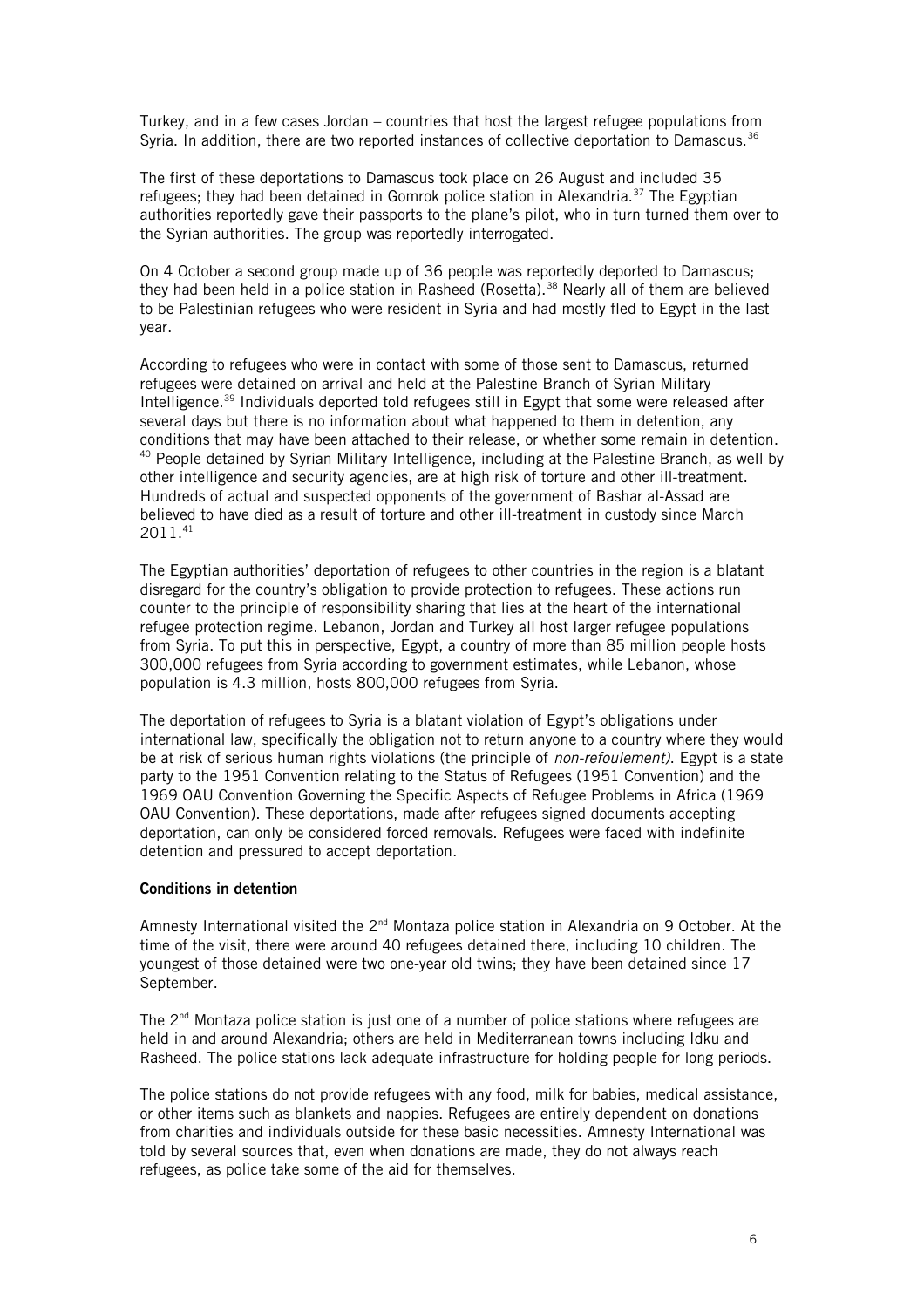At the  $2^{nd}$  Montaza police station, men are held separately from women and children. While there were about 40 refugees there at the time of Amnesty International's visit, more than 150 people had been detained there at one point; refugees reported there was serious overcrowding at the time.

Refugees whom Amnesty International researchers spoke with described the conditions. Because of lack of space people have to sleep on the floor, in the corridors of the station and on the roof without blankets. One woman explained that she had not been able to shower for two weeks as the shower room in the police station is not private, and police officers are able to watch women as they wash. Women told Amnesty that their children have diarrhoea and there are many mosquitoes due to the rubbish and open sewage that surrounds the police station. One refugee family explained that refugees had to ask permission to go to the toilet and that a police officer had verbally insulted the women saying "bad words".

Some volunteer doctors have been allowed to access refugees in police stations. One doctor whom Amnesty International spoke with described how unsanitary living conditions are leading to many illnesses, predominantly respiratory and skin problems, including scabies. While very urgent medical cases have been referred to hospitals, more long-term serious conditions that require surgery or prolonged treatment are not being referred. Children are most vulnerable to physical and mental health problems, and no physiological support has been provided to those being detained.

# PALESTINIAN REFUGEES AND ACCESS TO PROTECTION

At least 6,000 Palestinian refugees from Syria are living in Egypt.<sup>[42](#page-11-4)</sup> The Egyptian authorities have had a long-standing unofficial policy of pressuring UNHCR not to consider Palestinian asylum claims, including claims made by those fleeing the conflict in Syria. This leaves Palestinian refugees unable to enjoy international protection in Egypt, in clear violation of Egypt's international obligations.

There is a common misconception, propagated by the Egyptian government's refusal to meet its obligations towards Palestinian refugees, that Palestinians are not eligible for refugee protection. The 1951 Convention excludes from protection Palestinians receiving assistance or protection from the United Nations Relief and Works Agency for Palestine Refugees (UNRWA) <sup>[43](#page-11-5)</sup> in its areas of operation, which consist of Lebanon, Jordan, Syria, the West Bank and Gaza. However, in Egypt, which is not an UNRWA area of operation, Palestinians are eligible for refugee status under the 1951 Convention<sup>[44](#page-11-6)</sup>. They are also eligible for refugee protection under the 1969 OAU Convention.

This policy by the Egyptian authorities has meant that UNHCR is unable to intervene on behalf of Palestinian refugees, even when they are sent back to Syria, in violation of the principle of non-refoulement.

# CONCLUSION AND RECOMMENDATIONS

Egypt's treatment of refugees from Syria is a violation of international law. Hundreds of women, men and children have fled conflict only to be subjected to abuse and discrimination. For some, prolonged arbitrary detention has ended with forced deportation – in some cases back to Syria. For others their situation has become so desperate that they are risking their life to leave Egypt by sea for Europe.

Amnesty International is making the following recommendations to ensure that the rights of refugees from Syria in Egypt are respected.

### To the Egyptian authorities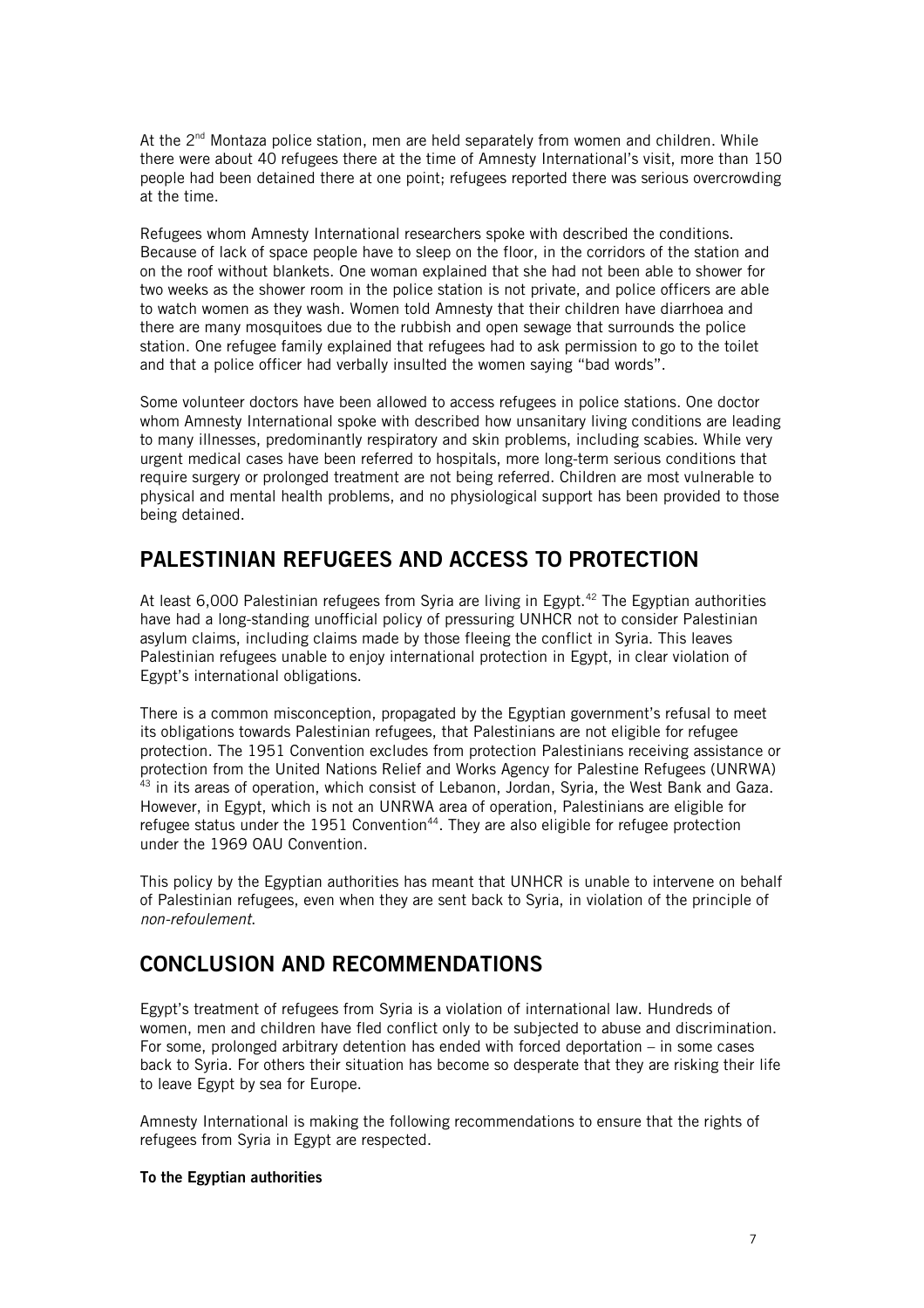### Unlawful deprivation of liberty

 Immediately release individuals arrested on suspicion of attempting "illegal migration" whose release was previously ordered by the public prosecutor and are not being charged with any crime; their continued detention is arbitrary and unlawful.

 Ensure that all refugees arrested and detained have access to due process including access to lawyers and families.

Ensure that refugees in detention who require medical care have access to it.

### Forcible deportations and refoulement

■ End all forcible deportations to Syria. The conflict in Syria and the widespread human rights violations, war crimes and crimes against humanity being perpetrated there mean that all those fleeing Syria should be considered refugees under the 1951 Convention or the 1969 OAU Convention, or both.

 End forced deportations of Syrians and Palestinians from Syria to other countries; Egypt has an obligation to provide protection to refugees arriving to its territory.

 Ensure that families that have been forcibly separated because of forced deportations of some of the family members are able to reunite, either in Egypt or in a country of their choice.

### Access to protection

**End restrictions on refugees or persons seeking to claim asylum with regard to access to** UNHCR.

**Allow Palestinian nationals, particularly those not in possession of permanent or long-term** residencies in Egypt, full access to UNHCR, and end restrictions on UNHCR's ability to fulfill its protection mandate towards them.

### Excessive use of force

 Ensure security forces do not use excessive force or lethal weapons against unarmed refugees or migrants attempting to leave Egypt unless there is an imminent threat of death or serious injury.

### To the international community, in particular member states of the European Union

 Substantially increase the number of resettlement places, including emergency resettlement places, over and above annual resettlement quotas, to vulnerable refugees who have fled Syria, and are currently in countries in the Middle East and North Africa region, including Palestinians. For refugees from Syria in Egypt, urgent attention is needed for refugees unlawfully detained after attempting to reach Europe and those who have been forcibly separated from their families due to forced deportations, in addition to others with particular needs such as refugees with serious medical needs and disabilities.

 Consider anyone fleeing Syria to be in need of international protection. The vast majority are likely to be refugees as defined in international law. Refugees from Syria, including Palestinians refugees who resided in Syria, should be able to access refugee protection and the benefits that come with it, a right they have under international law. Key to this is that refugees from Syria should not be disadvantaged by being given a lower humanitarian status, giving them only short residency periods and excluding them from family reunification.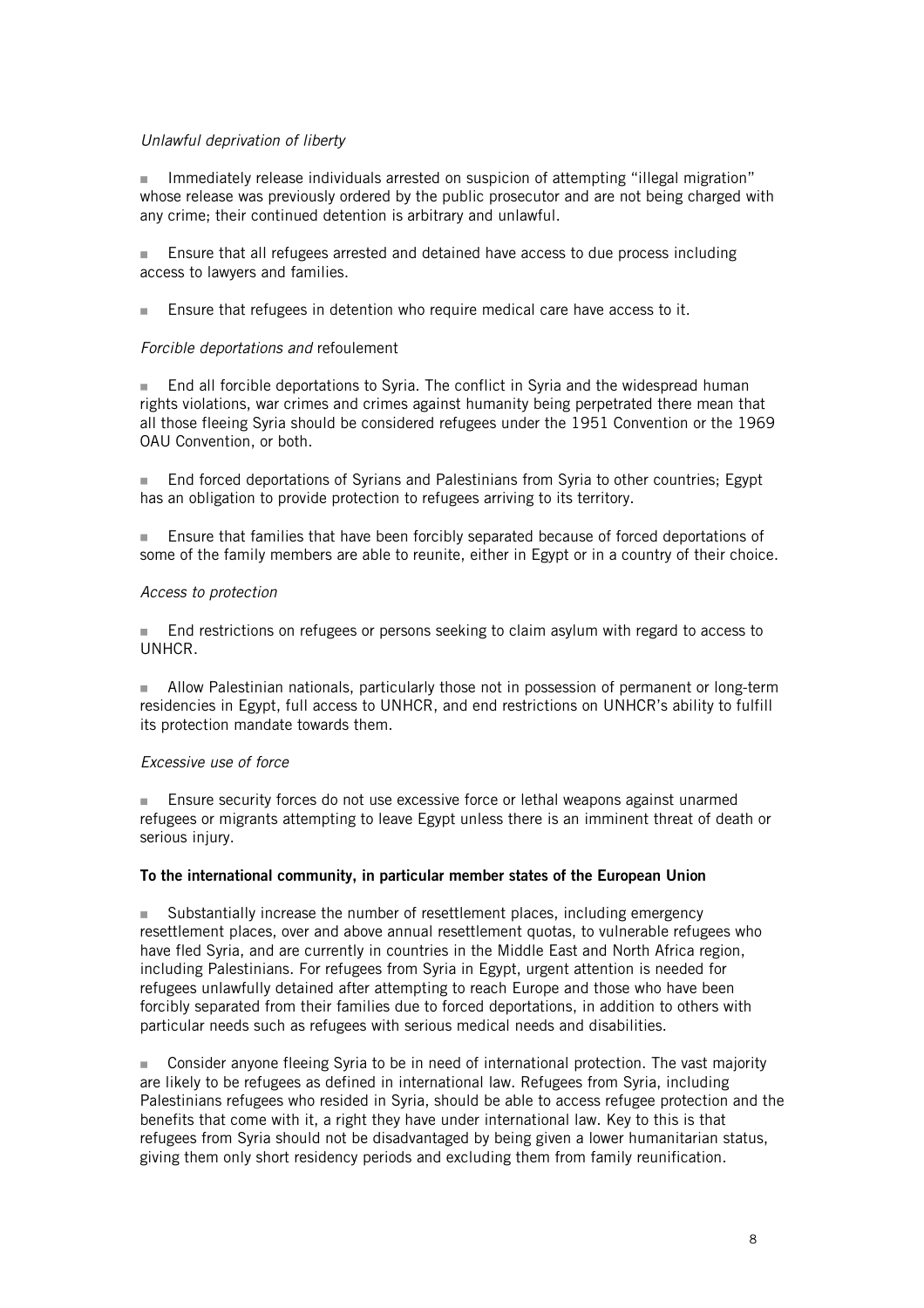### To European states

**Ensure interception operations look to the safety of people in distress in interception and** rescue operations and include measures that provide access to individualized assessment procedures, including the opportunity to claim asylum.

 Ensure search-and-rescue bodies increase their capacity and co-operation in the Mediterranean Sea, publicly report on measures to reduce deaths at sea, and ensure that search-and-rescue obligations are read and implemented in a manner that is consistent with the requirements of international refugee and human rights law.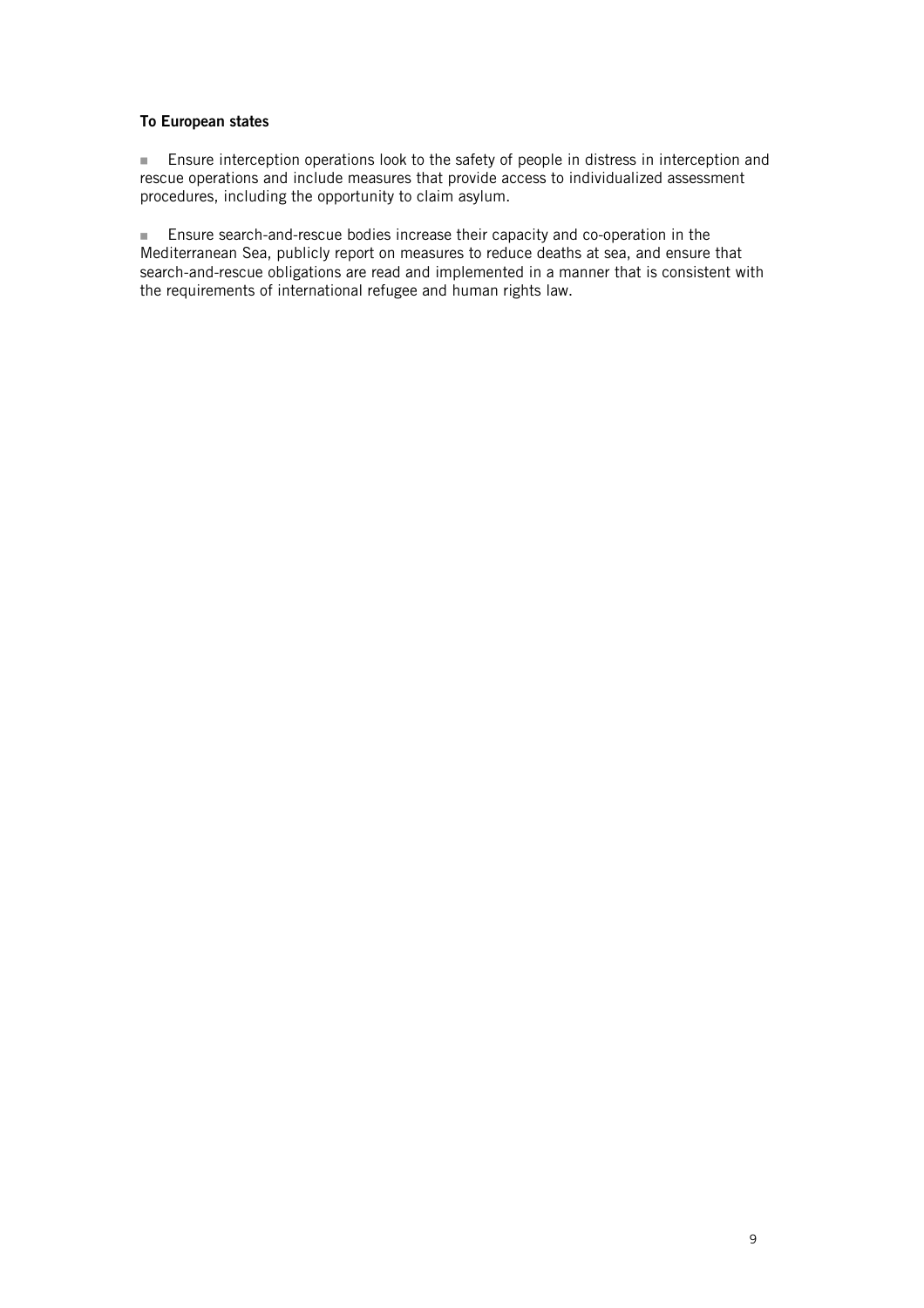# ENDNOTES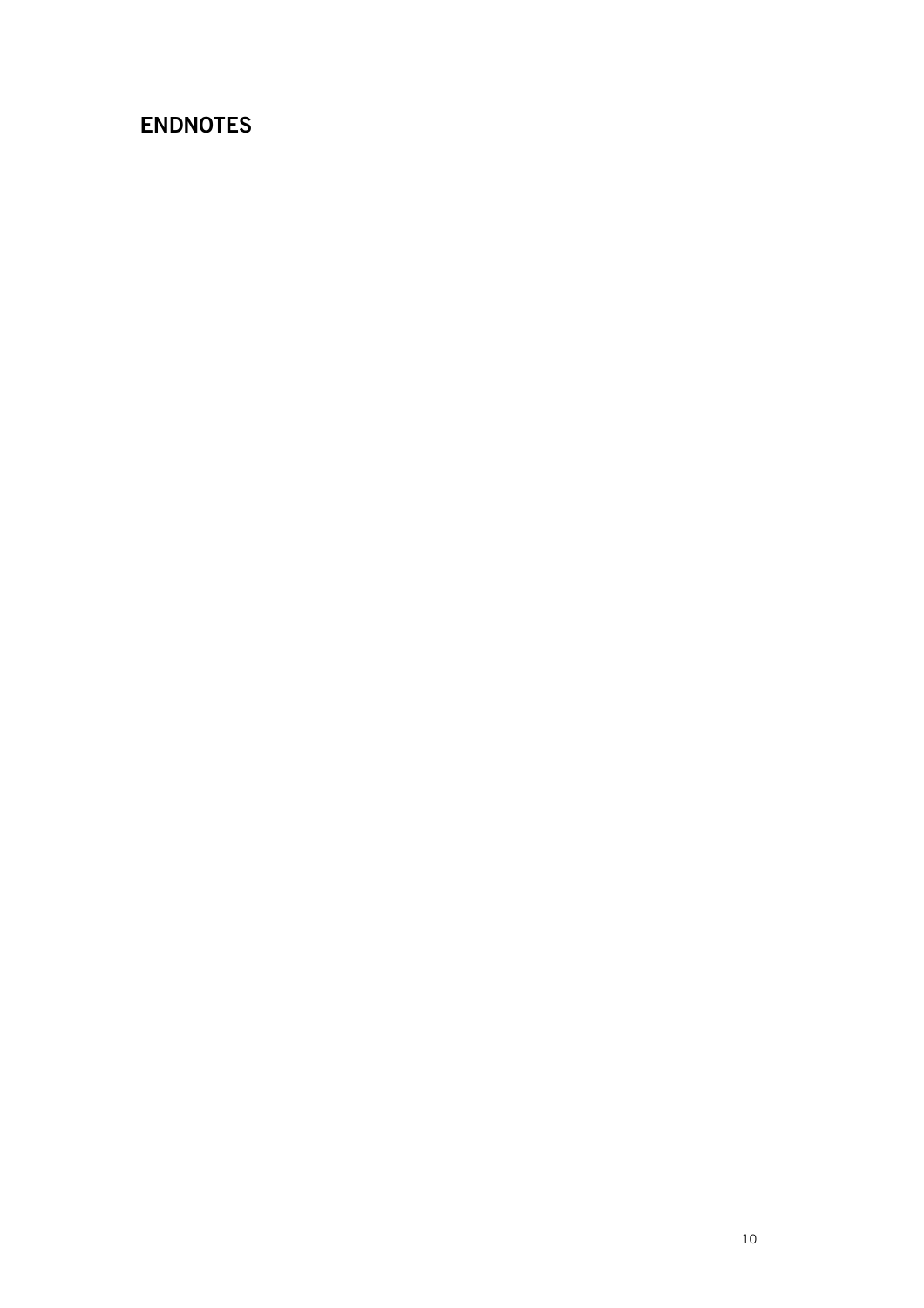<span id="page-10-0"></span> $^1$  Amnesty International interviews with refugees who had been on the boat, conducted on 8 and 9 October 2013. The deaths were also reported by activists and organizations working with refugees and media organizations. See for example Two Palestinian refugees killed in emigration attempt from Egypt, online at [http://english.ahram.org.eg/NewsContent/1/64/81934/Egypt/Politics-/Two-Palestinian-refugees](http://english.ahram.org.eg/NewsContent/1/64/81934/Egypt/Politics-/Two-Palestinian-refugees-killed-in-emigration-atte.aspx)[killed-in-emigration-atte.aspx,](http://english.ahram.org.eg/NewsContent/1/64/81934/Egypt/Politics-/Two-Palestinian-refugees-killed-in-emigration-atte.aspx) last accessed on 15 October 2013.

<span id="page-10-1"></span> $2$  Amnesty International interview with refugees on 8 October 2013.

<span id="page-10-2"></span> $3$  Interview with Mahmoud and his family on 8 October 2013.

<span id="page-10-3"></span> $^4$  Amnesty International met some of the refugees from the boat while they were in detention in the 2<sup>nd</sup> Montaza police station on 9 October 2013. Activists and refugees reported that many of those on the boat had been deported.

<span id="page-10-4"></span><sup>5</sup> Egyptian Center for Economic and Social Rights, *The Syrian Refugees' Struggle in Alexandria: Between A Rock and a Hard Place*, 4 October 2013, p. 1.

<span id="page-10-5"></span> $6$  Refoulement is the forcible return of individuals to a country when they risk persecution or serious human rights abuses. Refoulement is strictly prohibited under international law, including under the 1951 Convention Relating to the Status of Refugees and the 1969 Organization of African Unity Convention Governing the Specific Aspects of Refugee Problems in Africa.

<span id="page-10-6"></span>7 UNHCR, More than 1,500 drown or go missing trying to cross the Mediterranean in 2011, online at

[http://www.unhcr.org/4f2803949.html,](http://www.unhcr.org/4f2803949.html) last accessed on 15 October 2013.

<span id="page-10-7"></span><sup>8</sup> Online at [http://www.bbc.co.uk/news/world-europe-24499890,](http://www.bbc.co.uk/news/world-europe-24499890) last accessed on 14 October 2013.

<span id="page-10-8"></span><sup>9</sup> Online at <u>http://english.ahram.org.eg/NewsContent/1/64/83879/Egypt/Politics-/Dozens-dead-in-new-Mediterranean-migrant-</u> [tragedy.aspx,](http://english.ahram.org.eg/NewsContent/1/64/83879/Egypt/Politics-/Dozens-dead-in-new-Mediterranean-migrant-tragedy.aspx) last accessed on 14 October 2013.

<span id="page-10-9"></span> $10$  Refugee Solidarity Movement,  $2^{nd}$  Daily report from Refugee Solidarity Movement's actions; Report on the ship wr[e]ck incident in Alexandria, online at [https://docs.google.com/file/d/1ZVC4oAX6fBLyKRFP7d8KLsHcyY1LMAJ0Ywfn4TpiKvu-RstixzF5UP5ezMmr/edit?](https://docs.google.com/file/d/1ZVC4oAX6fBLyKRFP7d8KLsHcyY1LMAJ0Ywfn4TpiKvu-RstixzF5UP5ezMmr/edit?usp=sharing) [usp=sharing,](https://docs.google.com/file/d/1ZVC4oAX6fBLyKRFP7d8KLsHcyY1LMAJ0Ywfn4TpiKvu-RstixzF5UP5ezMmr/edit?usp=sharing) last accessed on 14 October 2013.

<span id="page-10-10"></span> $11$  Refugee Solidarity Movement,  $2^{nd}$  Daily report from Refugee Solidarity Movement's actions; Report on the ship wr[e]ck incident in Alexandria, online at [https://docs.google.com/file/d/1ZVC4oAX6fBLyKRFP7d8KLsHcyY1LMAJ0Ywfn4TpiKvu-RstixzF5UP5ezMmr/edit?](https://docs.google.com/file/d/1ZVC4oAX6fBLyKRFP7d8KLsHcyY1LMAJ0Ywfn4TpiKvu-RstixzF5UP5ezMmr/edit?usp=sharing) [usp=sharing,](https://docs.google.com/file/d/1ZVC4oAX6fBLyKRFP7d8KLsHcyY1LMAJ0Ywfn4TpiKvu-RstixzF5UP5ezMmr/edit?usp=sharing) last accessed on 14 October 2013.

<span id="page-10-11"></span><sup>12</sup> UNHCR, Inter-agency Regional Response For Syrian Refugees; Egypt, Iraq, Jordan. Lebanon, Turkey 26 September-2 October 2013, online at http://data.unhcr.org/syrianrefugees/regional.php, last accessed on 16 October 2013.

<span id="page-10-12"></span><sup>13</sup> Online at [http://www.youtube.com/watch?v=4dsfaRetpuw,](http://www.youtube.com/watch?v=4dsfaRetpuw) last accessed on 11 October 2013.

<span id="page-10-13"></span> $14$  See for example the following media reports about media attacks against Syrians in Egypt:

[http://www.dailynewsegypt.com/2013/07/18/rights-groups-allege-hostile-campaign-against-palestinians-and-syrians-in-egypt/,](http://www.dailynewsegypt.com/2013/07/18/rights-groups-allege-hostile-campaign-against-palestinians-and-syrians-in-egypt/) [http://www.theguardian.com/world/2013/jul/25/syrian-refugees-suffer-backlash-egypt,](http://www.theguardian.com/world/2013/jul/25/syrian-refugees-suffer-backlash-egypt)

[http://www.nytimes.com/2013/09/08/world/middleeast/in-egypt-a-welcome-for-refugees-turns-bitter.html?\\_r=0,](http://www.nytimes.com/2013/09/08/world/middleeast/in-egypt-a-welcome-for-refugees-turns-bitter.html?_r=0) last accessed on 15

October 2013.

<span id="page-10-14"></span><sup>15</sup> Online at [http://www.youtube.com/watch?v=1twdC1DxbO4,](http://www.youtube.com/watch?v=1twdC1DxbO4) last accessed on 11 October 2013. Youssef El Husseini and ONTV reportedly later apologized for this, see online at [http://english.alarabiya.net/en/News/middle-east/2013/07/25/Syrian-refugees-face-wave](http://english.alarabiya.net/en/News/middle-east/2013/07/25/Syrian-refugees-face-wave-of-racism-in-Egypt-Lebanon.html)[of-racism-in-Egypt-Lebanon.html,](http://english.alarabiya.net/en/News/middle-east/2013/07/25/Syrian-refugees-face-wave-of-racism-in-Egypt-Lebanon.html) last accessed on 15 October 2013.

<span id="page-10-15"></span><sup>16</sup> See for example this video, online at [http://www.youtube.com/watch?v=34to0Dfer80,](http://www.youtube.com/watch?v=34to0Dfer80) last accessed on 16 October 2013.

<span id="page-10-16"></span><sup>17</sup> See for example<http://www.youtube.com/watch?v=i9hLhCRPs5M>and

[http://www.youtube.com/watch?v=p-bcW10HViI,](http://www.youtube.com/watch?v=p-bcW10HViI) last accessed on 16 October 2013.

<span id="page-10-17"></span><sup>18</sup> Amnesty International, Egypt Turns away Syrians, online at [http://www.amnesty.org/en/news/egypt-turns-away-syrian-asylum-seekers-](http://www.amnesty.org/en/news/egypt-turns-away-syrian-asylum-seekers-2013-07-10)[2013-07-10,](http://www.amnesty.org/en/news/egypt-turns-away-syrian-asylum-seekers-2013-07-10) last accessed on 15 October 2013.

<span id="page-10-18"></span><sup>19</sup> Amnesty International meeting with UNHCR Cairo on 7 October 2013.

<span id="page-10-19"></span><sup>20</sup> UNHCR, UNHCR concerned at arbitrary detention of Syrian refugees in Egypt, online at [http://www.unhcr.org/51f27733540.html,](http://www.unhcr.org/51f27733540.html) last accessed on 11 October 2013.

<span id="page-10-20"></span><sup>21</sup> UNHCR concerned at arbitrary detention of Syrian refugees in Egypt, online at [http://www.unhcr.org/51f27733540.html,](http://www.unhcr.org/51f27733540.html) last accessed on 11 October 2013.

<span id="page-10-21"></span> $22$  UNHCR concerned at arbitrary detention of Syrian refugees in Egypt, online at [http://www.unhcr.org/51f27733540.html,](http://www.unhcr.org/51f27733540.html) last accessed on 11 October 2013.

<span id="page-10-22"></span><sup>23</sup> Information collected from UNHCR, lawyers and civil society organizations working with refugees from Syria.

<span id="page-10-23"></span> $24$  Information collected from lawyers working with refugees from Syria.

<span id="page-10-24"></span><sup>25</sup> UNHCR, UNHCR concerned at arbitrary detention of Syrian refugees in Egypt, online at [http://www.unhcr.org/51f27733540.html,](http://www.unhcr.org/51f27733540.html) last accessed on 14 October 2013.

<span id="page-10-25"></span><sup>26</sup> Information obtained from activists working with refugees from Syria.

<span id="page-10-26"></span> $27$  Interview with Syrian refugee (name changed) on 7 October 2013 in Greater Cairo.

<span id="page-10-27"></span> $28$  Interview with Syrian refugee (name changed) on 7 October 2013 in Greater Cairo.

<span id="page-10-28"></span> $29$  Information collected by activists working with refugees from Syria in Egypt.

<span id="page-10-29"></span><sup>30</sup> UNHCR, Inter-agency Regional Response For Syrian Refugees; Egypt, Iraq, Jordan. Lebanon, Turkey 26 September-2 October 2013, online at [http://data.unhcr.org/syrianrefugees/regional.php,](http://data.unhcr.org/syrianrefugees/regional.php) last accessed on 16 October 2013.

<span id="page-10-30"></span><sup>31</sup> Egyptian Center for Economic and Social Rights, , 5 *??????????? ???????? ???????? ????? ?? ?????* .. *??? ??? ???* October 2013.

<span id="page-10-31"></span><sup>32</sup> Egyptian Center for Economic and Social Rights, 5 *??????????? ???????? ???????? ????? ?? ?????* .. *??? ??? ???* October 2013.

<span id="page-10-32"></span> $33$  Amnesty International visited refugees in detention in the  $2^{nd}$  Montaza police station on 9 October 2013.

<span id="page-10-33"></span> $34$  Interviews with refugees in detention in the  $2^{nd}$  Montaza police station on 9 October 2013.

<span id="page-10-34"></span><sup>35</sup> Interview with UNHCR on 7 October in Cairo.

<span id="page-10-35"></span><sup>36</sup> Information from activists and lawyers following the cases.

<span id="page-10-36"></span><sup>37</sup> Information from refugees who were detained in police stations with some of those deported and from activists and lawyers following the cases.